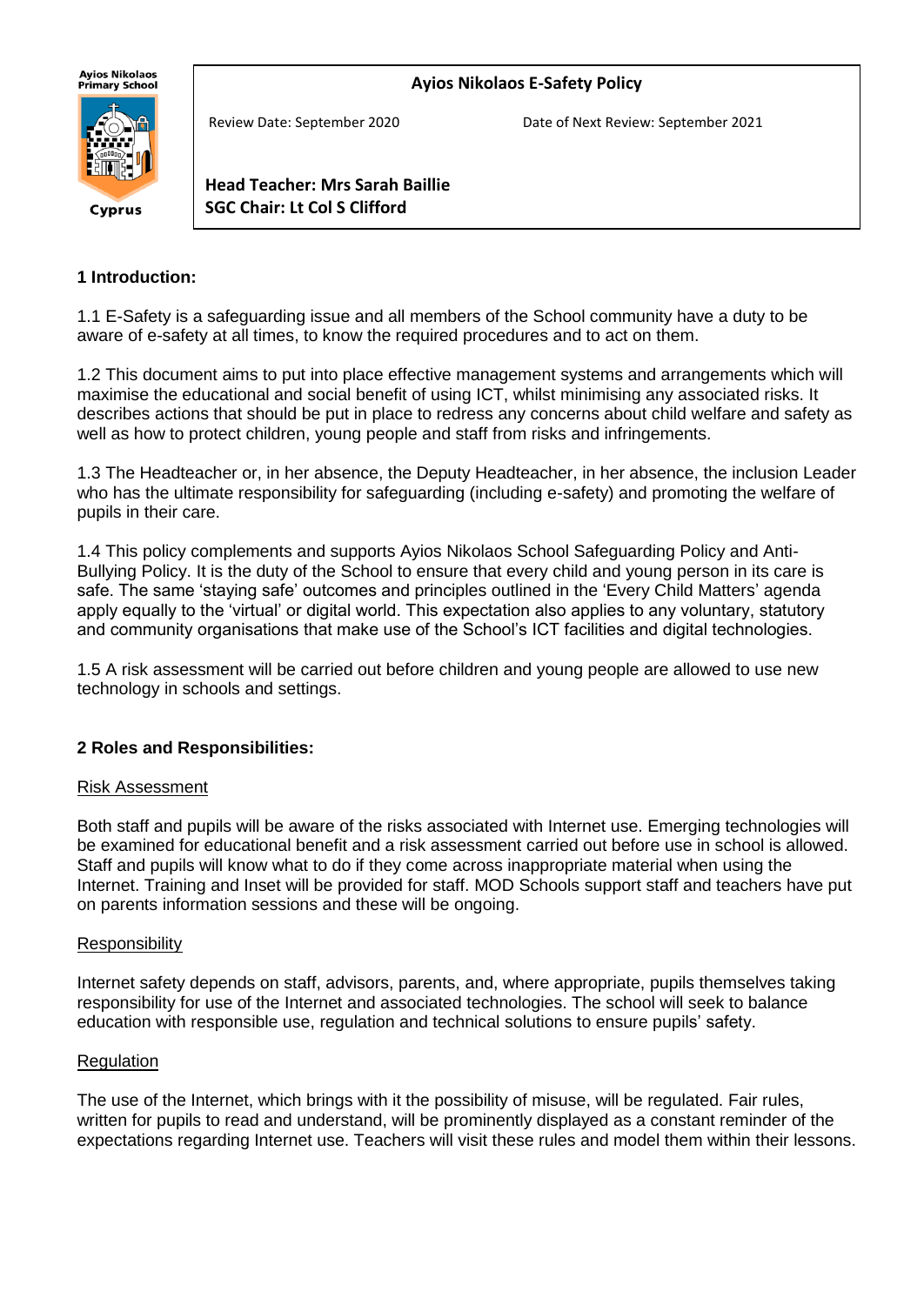#### Appropriate Strategies

Effective, monitored strategies will be in place to ensure responsible and safe Internet use. The school will work in partnership with MOD Schools, DfES, parents and the Internet Service Provider to ensure systems to protect pupils are regularly reviewed and improved.

#### **3 Managing Internet Access:**

3.1 Developing good practice in internet use as a tool for teaching and learning is essential. The School internet access will be designed expressly for pupil use and will include filtering appropriate to the age of the children and young people.

3.2 Pupils will be taught what internet use is acceptable and what is not and be given clear objectives for internet use. Staff will guide pupils in on-line activities that will support the learning outcomes planned for the pupil's age and maturity.

3.3 Pupils will be taught what to do if they experience material that they find distasteful, uncomfortable or threatening.

3.4 The School will work in partnership with MOD Schools to ensure systems to protect pupils and staff are reviewed and improved regularly. (Content filtering)

3.5 In common with other media such as magazines, books and video, some material available through the Internet is unsuitable for pupils. The School will take all reasonable precautions to ensure that users access only appropriate material. However, due to international scale and linked nature of Internet content, it is not always possible to guarantee that unsuitable material may never appear on a School computer. Neither the School nor the Local Authority can accept liability for the material accessed, or any consequences of Internet access.

#### **4 Emerging Technologies:**

4.1 Emerging technologies will be examined for educational use and a risk assessment will be carried out before use in School is allowed and methods to identify, assess and minimise risks will be reviewed regularly.

### **5 Managing E-mail:**

5.1 Personal e-mail or messaging between staff and pupils should not take place.

5.2 Pupils and staff may only use approved e-mail accounts on the School system and pupils must inform a member of staff immediately if they receive an offensive e-mail. Whole –class or group e-mail addresses should be used at KS1 and below.

5.3 Pupils must not reveal details of themselves or others in any email communication or by any personal web space such as an address, telephone number and must not arrange meetings with anyone.

5.4 Access in School to external personal e-mail accounts may be used for school-related purposes only.

5.5 External incoming e-mail should be monitored and attachments should not be opened unless the author is known.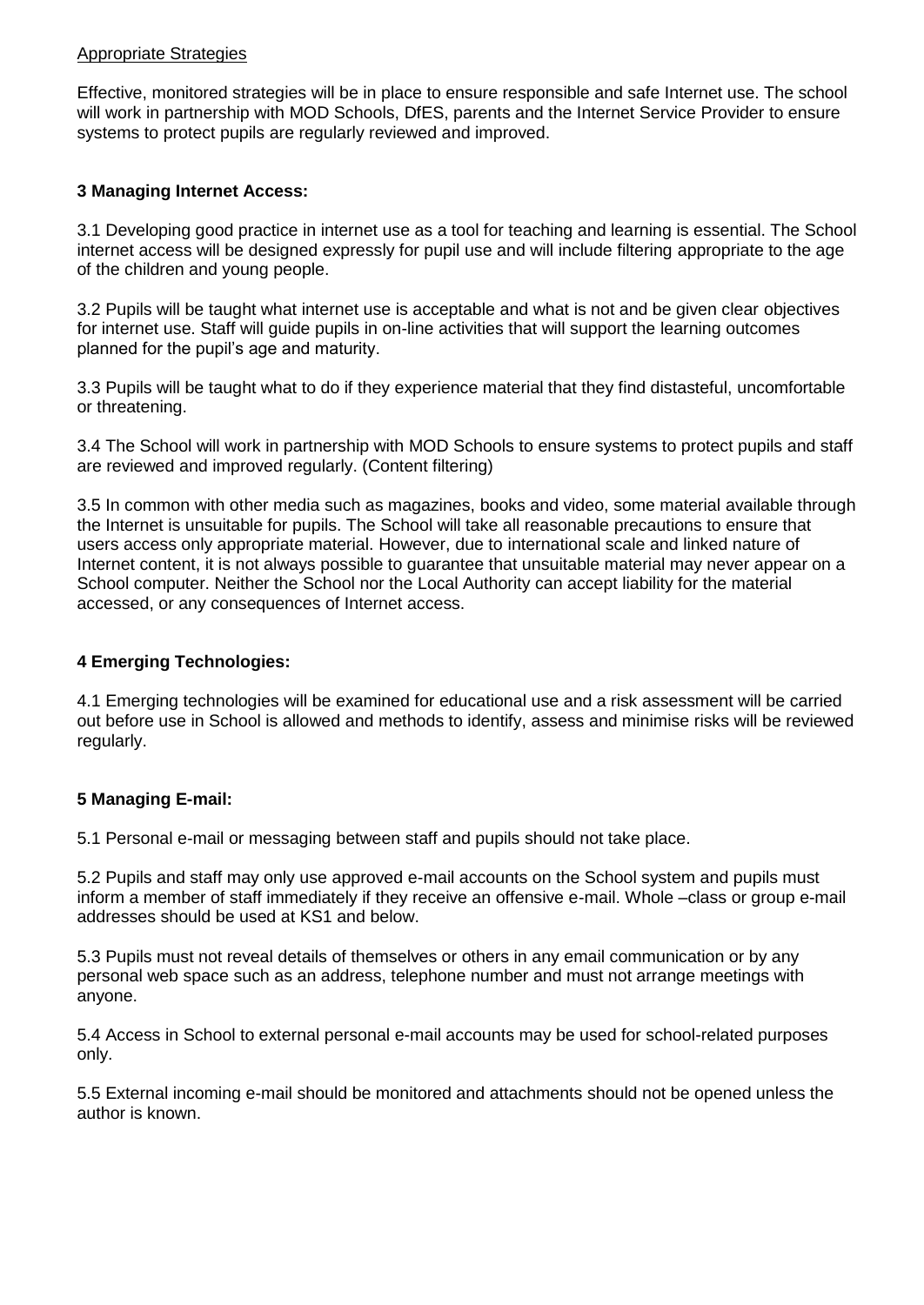#### **6 Managing Website Content:**

6.1 Editorial guidance will ensure that the School's ethos is reflected in the website, information is accurate, well presented and personal security is not compromised. Care will be taken to ensure that all information is considered from a security viewpoint including the use of photographic material.

6.2 Photographs of pupils will not be used without the written consent of the pupil's parents/carers.

6.3 Use of site photographs will be carefully selected so that any pupils cannot be identified by name.

6.4 Work will only be used on the website with the permission of the pupil and their parents/carers.

#### **7 Social Networking and Chat Rooms:**

7.1 The School will control access to moderated social networking sites and educate pupils in their safe use.

7.2 Pupils will be taught the importance of personal safety when using social networking sites and chat rooms.

#### **8 Mobile Phones:**

8.1 Children are not allowed mobile phones in School. Any incidents of 'sexting' made aware to a member of staff will be immediately reported to the Designated Senior Member of Staff for Child Protection who is the Head Teacher, Mrs Sarah Baillie.

8.2 Mobile phones will not be used by staff to photograph children in School. The school will provide dedicated cameras.

#### **9 Authorising Internet Access:**

9.1 All staff (including those not directly employed by the school) must read the MOD Schools Information Security Policy before using any School ICT resources.

9.2 Parents/carers will be asked to sign and return the School's form stating that they have read and understood the School 'Responsible Internet Use' document and give permission for their child to access ICT resources.

9.3 Staff will supervise access to the internet from the School site for all pupils.

### **10 Reporting Incidents:**

10.1 Staff, children and young people, parents/carers must know how and where to report incidents.

- Children teacher.
- Staff Computing Leader or ICT Support Team (Mr Craig Longshaw)
- Parents Designated Safeguarding Person.

10.2 Pupils and parents/carers will be informed of the procedure for reporting incidents.

#### **11 Sanctions:**

11.1 Violations of the above rules will result in a temporary or permanent ban on Internet use.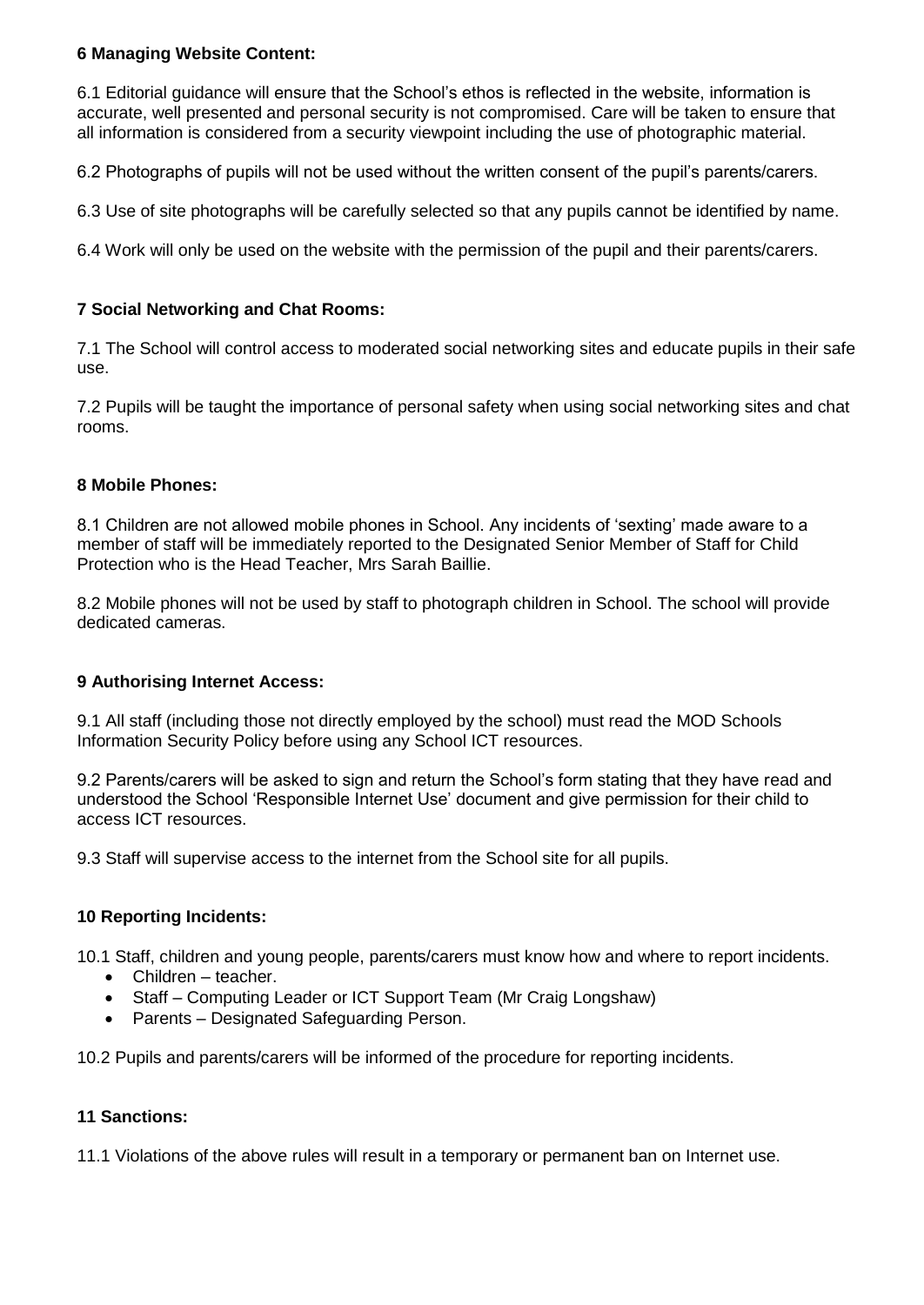11.2 Additional disciplinary action may be added in line with existing practice on inappropriate language or behaviour.

11.3 When applicable, police or local authorities may have to be involved.

#### **12 Parents/Carers Support:**

12.1 Parents/carers will be informed of the School's Internet Policy which may be accessed on the school website.

12.2 Interested parents/carers will be referred to organisations such as Child Exploitation and Online Protection (CEOP).

12.3 A partnership approach will be encouraged with parents/carers and this may include practical sessions as well as suggestions for safe internet use at home.

#### **13 Use of Photographic Images:**

Staff will be given a designated camera or school iPad to use solely in school.

For safe and appropriate use of photographic images we will:

- Ensure that all images of the pupils or staff, created or used by the school, will be used appropriately and for their intended purpose.
- Create and use images in order to promote or demonstrate to the school's curricular or extracurricular provision.
- Primarily use images of pupils or staff in a group.
- Not reveal personal details such as an address or other contact details.
- Not use close-up images that will be available on line.
- Allow appropriate media coverage of the school or the pupils and staff.
- Only share photographs with appropriate parties.

#### **14 Parents and Friends:**

Will not create images of pupils without the knowledge of staff and pupils and that these will be used for an agreed and appropriate purpose.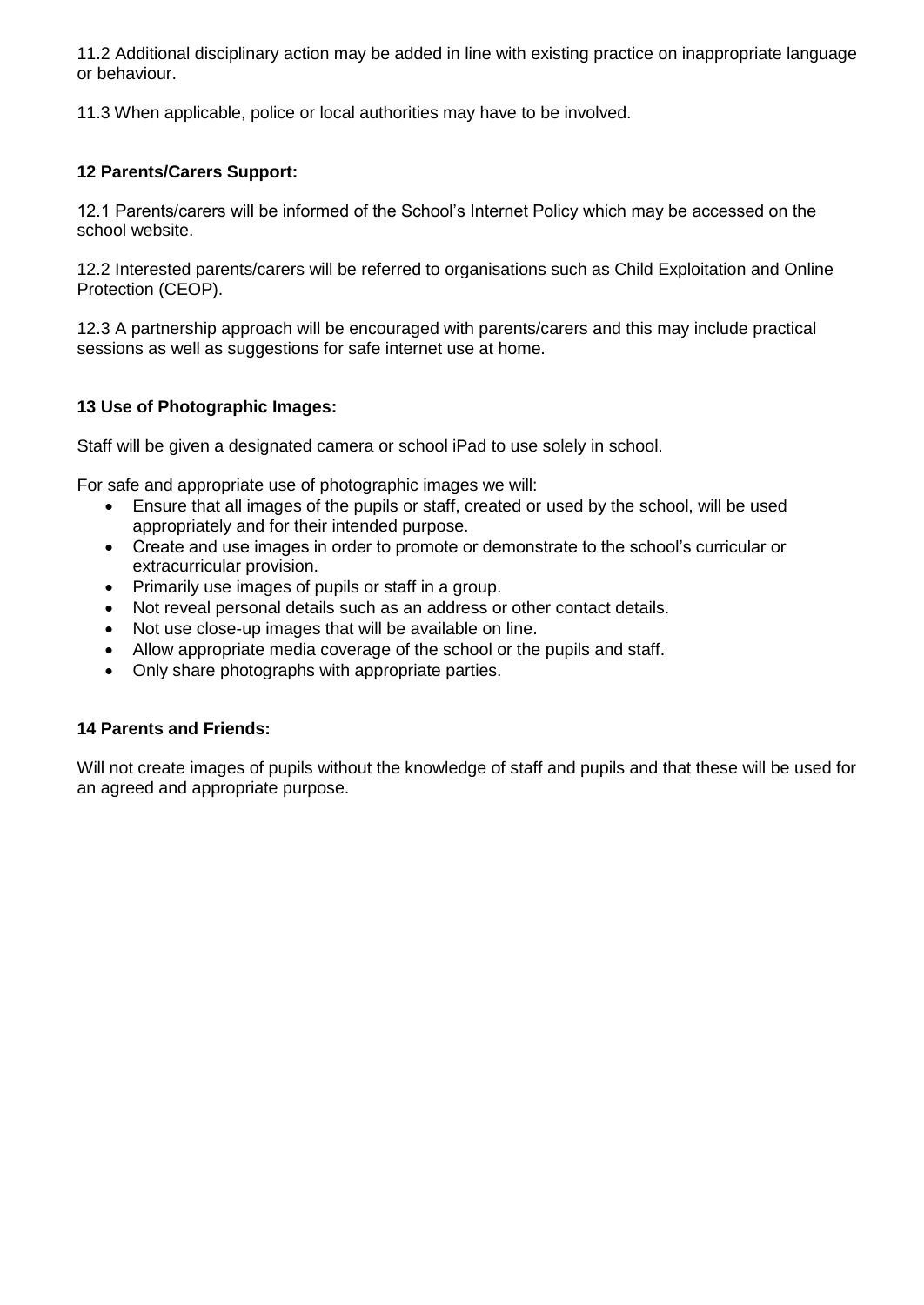### **APPENDIX A**

#### **Responsible Internet Use:**

We use the school computers and Internet connection for learning. These rules will help us to be fair to others and keep everyone safe.

- I will ask permission before entering any Web site, unless my teacher has already approved that site.
- On a network, I will use only my own class login.
- I will not look at or delete other people's files.
- I will not bring CDs or memory sticks into school without permission.
- I will only e-mail people school approved systems.
- The messages I send will be polite and sensible.
- When sending an e-mail, I will not give my home address or phone number, or arrange to meet someone.
- I will ask for permission before opening an e-mail or an e-mail attachment sent by someone I do not know.
- I will not use Internet chatrooms, forums, or blogs without an adult present.
- If I see anything I am unhappy with or I receive messages I do not like, I will tell a teacher immediately.
- I know that the school may check my computer files and may monitor the Internet Sites I visit.
- I understand that if I deliberately break these rules, I could be stopped from using the Internet or computers.

The school may exercise its right by electronic means to monitor the use of the school's computer systems, including the monitoring of web-sites, the interception of e-mail and the deletion of inappropriate materials in circumstances where it believes unauthorised use of the school's computer system is or may be taking place, or the system is or may be used for criminal purposes or for storing text or imagery which is unauthorised or unlawful.

•Currently, all families sign up to our policies as part of our induction packs.

•E-Safety is part of our home learning agreement

•All KS2 sign a safe a responsible internet use contract at the beginning of the autumn term